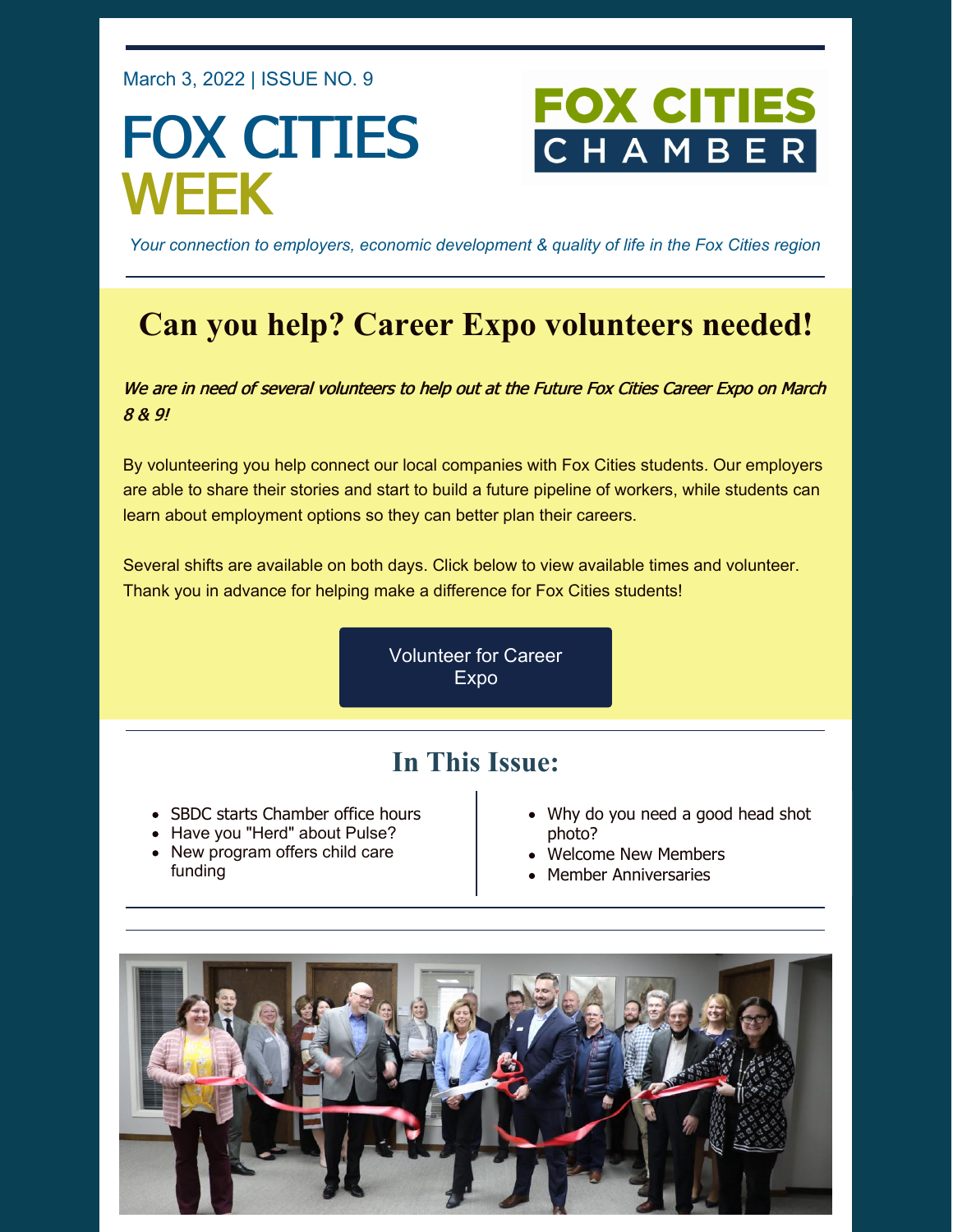## **SBDC officially starts Chamber office hours**

The Chamber officially welcomed the Small Business Development Center (SBDC) yesterday with a ribbon cutting ceremony! The SBDC is now holding office hours at the Chamber on the first Wednesday of each month, from 12:30-4:30, with the opportunity to expand in the future. Whether you are starting or growing your for-profit business, their experts can help, all at no cost. To make an appointment, call (920) 424-1826 or email [SBDC@UWosh.edu](mailto:SBDC@UWosh.edu) **Learn [more>>](http://www.wisconsinsbdc.org/oshkosh)**



## **Chamber Member & Community News**

#### **Country Inn & Suites honored with Hospitality Excellence Award**

Every year, Radisson Hotel Group Americas recognizes its top performing hotels and team members from each of its brands. Country Inn & Suites – Appleton was honored with the 2021 Hospitality Excellence Award. The Hospitality Excellence Award recognizes hotels that achieve top scores in guest satisfaction measured by guest feedback and consistency in meeting and often exceeding the brand's product quality standards. Read [more](https://foxcitieschamber.com/news/2022/03/02/member-news/country-inn-suites-appleton-honored-with-radisson-hotel-group-americas-hospitality-excellence-award/) >>

#### **Business model competition open for high schoolers**

The University of Wisconsin Oshkosh's Alta Resources Center for Entrepreneurship and Innovation (CEI) is excited to present a business model competition for sophomore, junior and senior high school students statewide.

The CEI encourages an entrepreneurial spirit whole providing students with opportunities to develop knowledge, hone professional presentation skills and an experience of enterprise creation. Read [more.](https://foxcitieschamber.com/news/2022/03/02/member-news/uw-oshkosh-alta-resources-center-for-entrepreneurship-and-innovation-offering-business-model-competition-for-high-schoolers/)

#### **Heid Music to give away nearly \$20,000 in prizes for local music programs**

To celebrate Music in Our Schools Month, Heid Music is challenging local music directors, their students and community members to get creative. Photo submissions showcasing how music education has impacted them can be submitted at HeidMusic.com/Big10Plus throughout the month of March. At the conclusion of the contest on March 31, 2022, the music program with the most cumulative votes will receive first pick of this year's prizes. Learn [more.](https://foxcitieschamber.com/news/2022/02/25/member-news/heid-music-will-give-away-nearly-20-000-in-prizes-for-local-music-programs-in-march/)

Read all [Chamber](https://foxcitieschamber.com/news/1/) member news here>>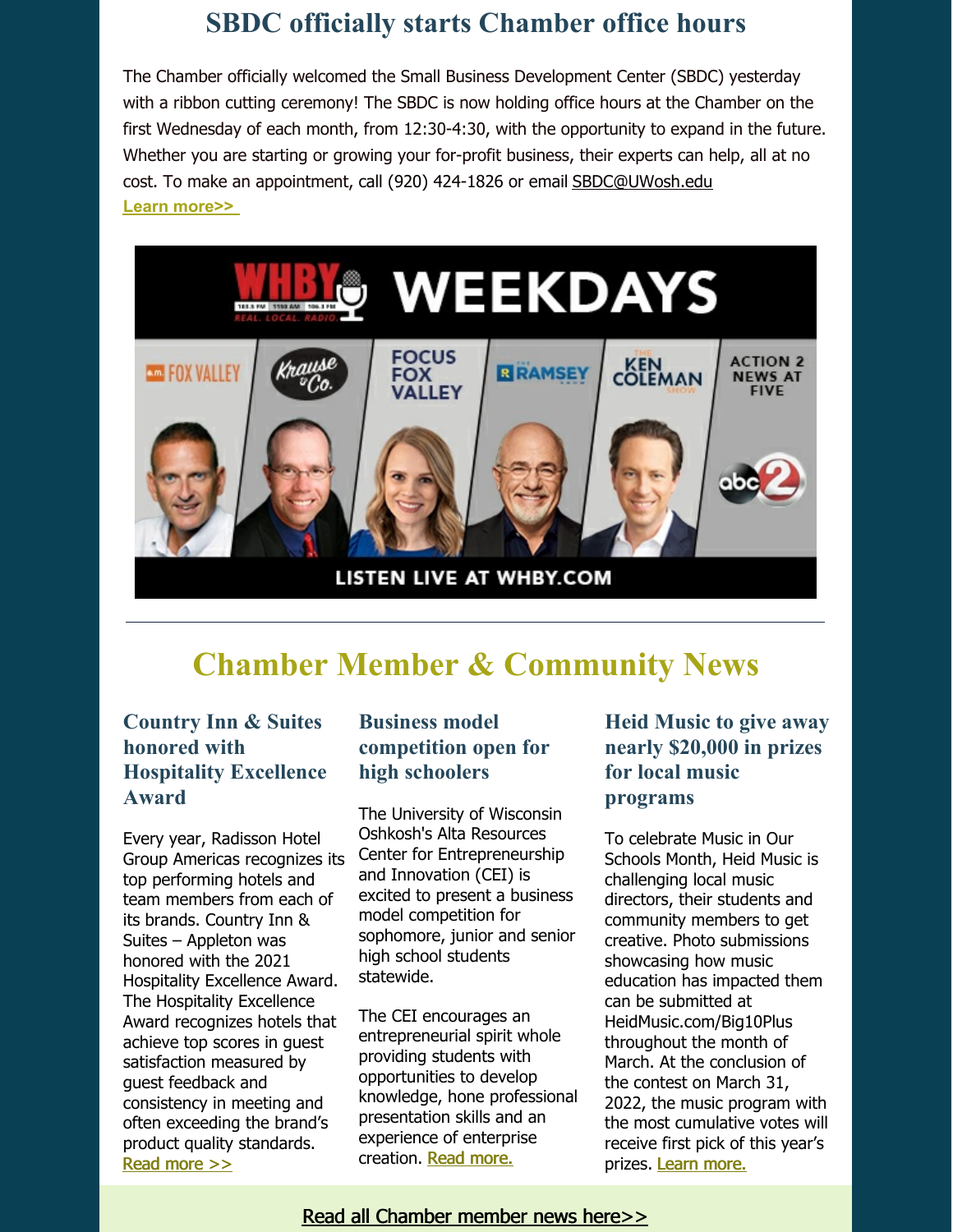

## **Have you "Herd" about Pulse?**

Our Pulse young professionals partnered with Oshkosh Propel YPs recently for a little learning and fun: a night at the [Wisconsin](https://www.facebook.com/WisconsinHerd/?__cft__%5B0%5D=AZVY6EEJwoF_PdjyKBVdcZuYpNvPHEaAMcBstCby1YrZrdS4Yodx-N9GF5lvM8pcJnfTyJF7UutaApHP2i0Yqg8Bo07Ab1iL4dt_Ljjz_EJQdhjsx_KTckdgg3kkxPUlP-pNLrjGN5Pe6birkY4dLZ5eyRwRD_TKwpJUt4PF2i7K7xkq-ePE9RXqA_NzcfQGL5qIDIo36tIX6cP7g1Ab52vF2zHGls7WmTO8gWmNNfHvTw&__tn__=kK-y-R) Herd game and panel discussion, with representatives from the Milwaukee Bucks speaking on DEI and how they integrate it throughout their organization.

And in case you haven't "Herd" about Pulse, they are awesome! Pulse opens doors to future leadership opportunities for its members. This program plays an important role in helping young professionals establish lifelong connections and careers in the Fox Cities. Learn [more>>](https://foxcitieschamber.com/pulse)

## *Body language expert tip:* **Why do you need a good head shot photo?**



Kristin Bock from Body Language Blueprints is a featured speaker at our upcoming Career Expo, but she offers great tips for any professional wanting to make a good impression. In part one of a two-part video



#### Ribbon [Cutting](https://business.foxcitieschamber.com/events/details/ribbon-cutting-boot-barn-17460) at Boot Barn March 4, 2022 12-1 PM

629 Westhill Blvd., Appleton

#### Future Fox Cities [Career](https://foxcitieschamber.com/talent/future-fox-cities-fox-cities-chamber/) Expo March 8 & 9, 2022 Fox Cities Exhibition Center

#### Business After Hours at Best Western Premier [Bridgewood](https://business.foxcitieschamber.com/events/details/2022-business-after-hours-march-17448) Resort Hotel March 10, 2022

5-7 PM 1000 Cameron Way, Neenah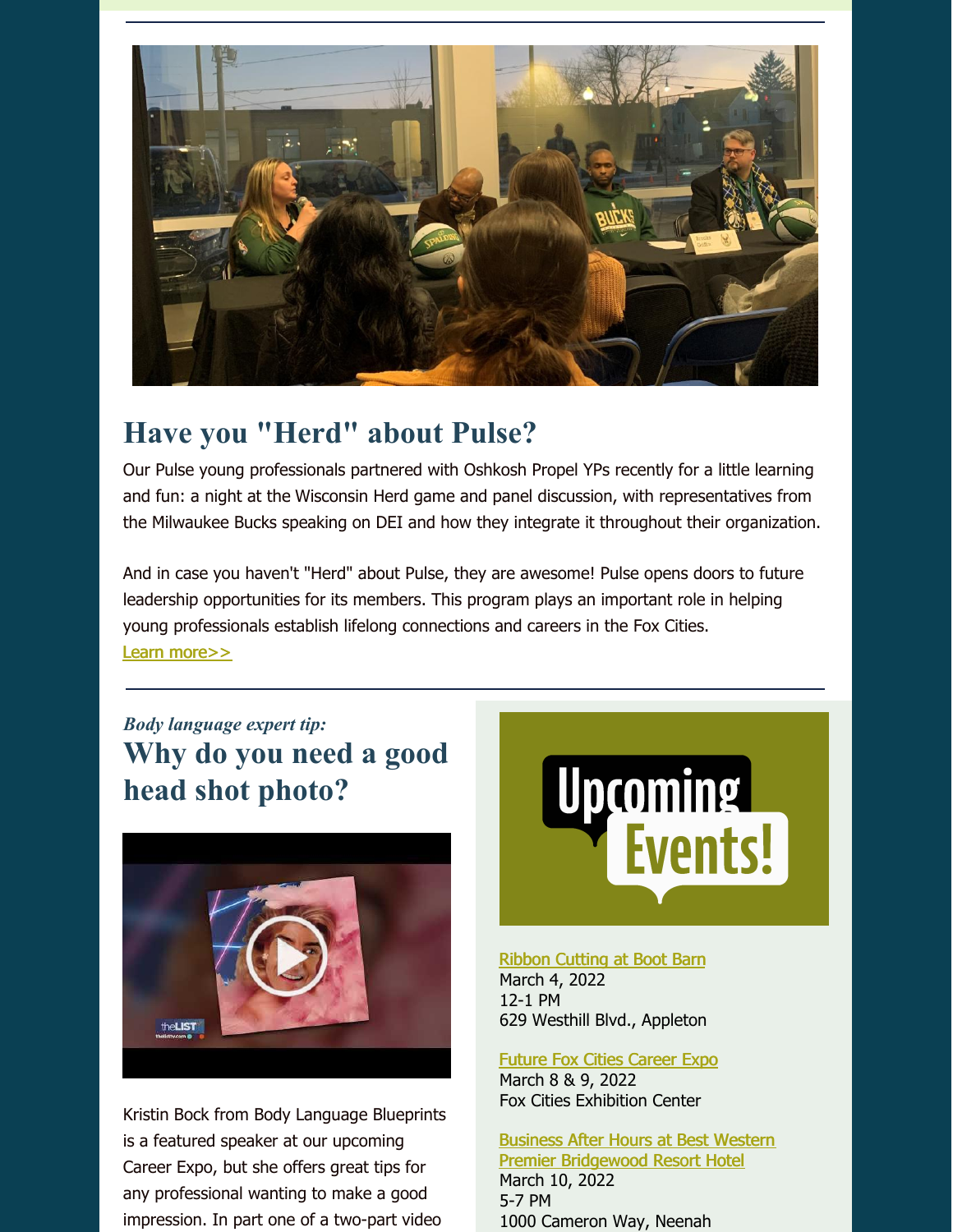series, she offers tips on how to have a good head shot photo. Click [here](https://youtu.be/Qnfy94ERXqk) or above to watch the video.

Kristin (aka Woman Determined To Make Sure People Feel Seen & Heard) is a speaker, coach, and the founder of Body Language Blueprints, an online platform that helps leaders and professionals win more clients, draw people in, and have followers to the ends of the Earth using body language. Learn more at her [website](https://bodylanguageblueprints.com/).



## **Are you a Leadership Fox Cities graduate?**

Whether you graduated in 1991, 2021, or anywhere in between, we know that your contact information may have changed over the years. If you are a past graduate and currently do NOT receive any communication from the LFC Alumni Association, we'd love to update your contact information. Email Amy [Schanke](mailto:aschanke@foxcitieschamber.com).

#### [Excellence](https://foxcitieschamber.com/talent/excellence-in-education-awards-fox-cities-chamber/) in Education Shining Star Awards April 5, 2022 5 PM Red Lion Hotel Paper Valley

#### [Celebrate](https://business.foxcitieschamber.com/events/details/celebrate-fox-cities-annual-dinner-17275) Fox Cities Annual Dinner

April 7, 2022 5-7 PM 1000 Cameron Way, Neenah

#### [Economic](https://business.foxcitieschamber.com/events/details/2022-economic-outlook-lunch-17239) Outlook Lunch

April 19, 2022 5-7 PM 1000 Cameron Way, Neenah

#### Business After Hours at Berkshire [Hathaway](https://business.foxcitieschamber.com/events/details/2022-business-after-hours-april-17449)

April 28, 2022 5:00 - 7:00 PM W6180 Aerotech Dr., Appleton

#### Business After Hours at Avaii Wealth

**[Management](https://business.foxcitieschamber.com/events/details/2022-business-after-hours-may-17450)** May 12, 2022 5:00 - 7:00 PM 2102 N. Casaloma Dr., Appleton

#### Bazaar After Dark: New [London](https://business.foxcitieschamber.com/events/details/bazaar-after-dark-new-london-17395)

June 3, 2022 5:00 PM - 10:00 PM W North Water St. (Between N Shawano & Pearl Streets) Vendor applications: *<https://form.jotform.com/212796751239162>*

#### [Chamber](https://business.foxcitieschamber.com/events/details/2022-fox-cities-chamber-golf-outing-north-shore-golf-club-17346) Golf Outing at North Shore Golf Club

July 18, 2022 10:00 AM - 6:00 PM N8421 N Shore Road, Menasha

See all [upcoming](https://business.foxcitieschamber.com/events/catgid/6) Chamber Events>>

## **What you should know ...**

**Innovation Accelerator Program for Veterans now accepting applications** **New Program Offers Funding Support for Child Care**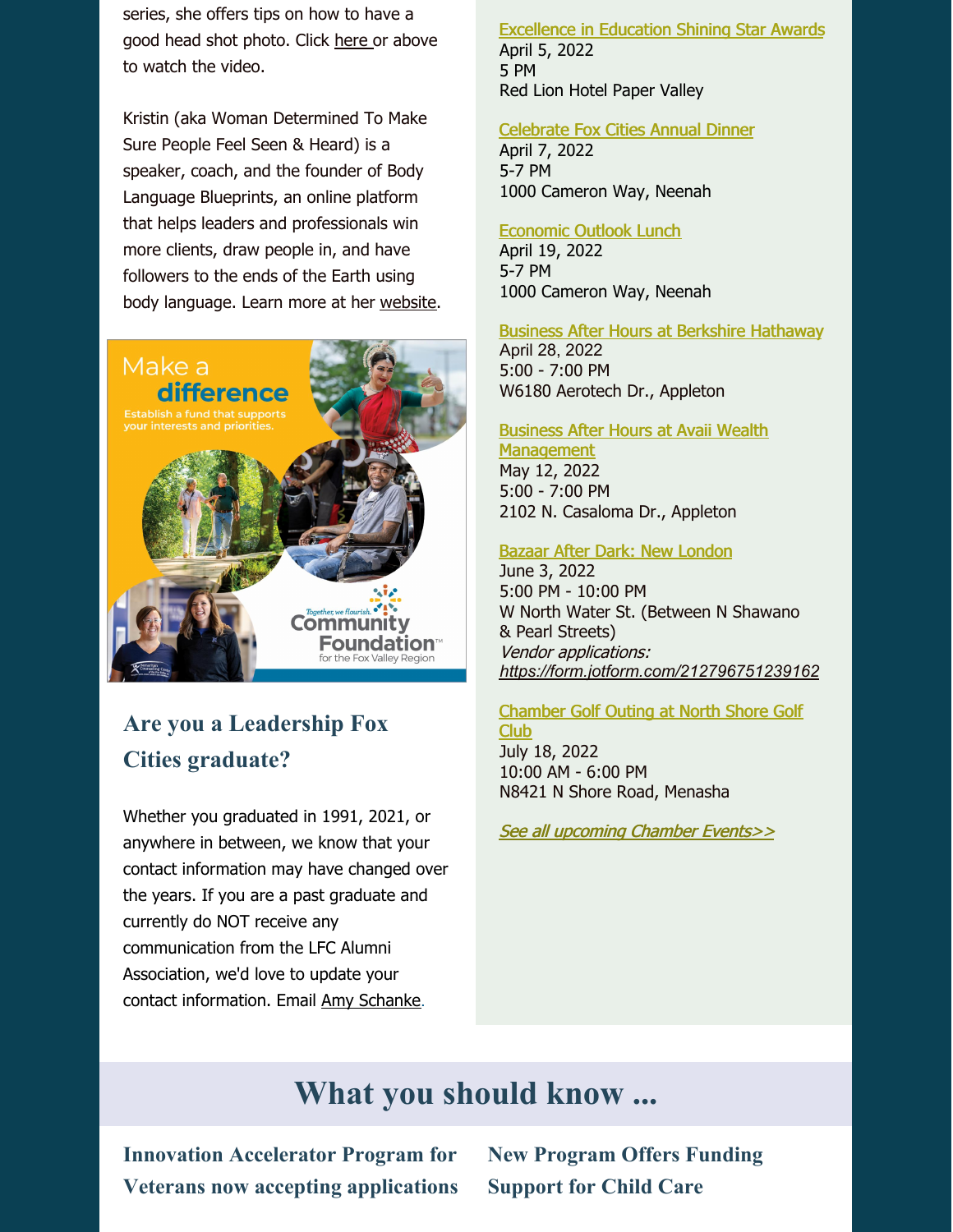The Innovation Accelerator for Veterans program at FVTC is a three-phase project which provides entrepreneurial training and technical support, networking opportunities, one-on-one mentoring and seed funds for either startup or growth expenses for veteran-owned businesses. The program provides veterans with a compass to successful business ownership. Interested veterans can begin the application process today. Learn [more>>](https://www.fvtc.edu/Portals/0/PDFs/BIS/Venture-Center/Innovation-Accelerator-Veterans-flyer-February-2021.pdf) [Apply](https://fvtc.az1.qualtrics.com/jfe/form/SV_4ZbuNu23FSF2zRQ) here**>>** Register for free info [session>>](https://foxvalleytechnicalcollege.formstack.com/forms/explore_innovation_accelerator_for_veterans)

#### **HOLA at Microsoft scholarship available**

Microsoft's Hispanic/Latinx Organization of Leaders in Action (HOLA) Scholarship is open for applications. The HOLA community established the HOLA at Microsoft [scholarship](https://r20.rs6.net/tn.jsp?f=001v0pwnm5F-vyebJjqURJNtIQulLxMuhr6GyFSX8uZ3Lc3BiUYnYUNw4w-fnqYa-RdARbjf-rE1DsoXSum5zIIqvQqeumNueH_i5in6Dc49yM-Pn2s7mN_0gt5e9qv72Nv9Cy-ZlRGAuKj2pYTOgZo0-FXh-_MOLKMv5sm1WAbqAAVW0ddB5_X5VdeQZfp9DvJhf9BBXlJIKHoGoA78ICNvCR19YhRvqE2ZJTmwR3VCk4Pxuqu2CDq164Y48NHBu3p2-OR6jY8oj8dG7ksq7x15daNg1HxW99-BUCZpIwnajgKXoBIyknEwELmT1yETqUguNpCR3mDU7VSMsOmxSmudr6qKpGjw3vZbOreLKPj63i_iYhFLTS-h__pn422-1RYEnHegTZJEhl9OOXVF6mdQgyZybLlsZh3OgU5zNVf07bcOnNDraxPDdO1cpBCb-DWS3wc9uy_TNy_QJiaGKJuoKlXqGBohmF8FHUUgUZBZvuBOXY3eq0MunXTDR2xUDxJTK9_FFCg_utc5EnGD1daQDtwLC3M_BINJVYrDgUgfcQA5iUPCRdt90uCEwYhuad0ujRH8fhQu-pEKLrcat4hDRF2XreNwlSKAWxTv_cY-ByQHJTGfbpoQmrtILbPPevLPFvzawJAx8CojLdFhZ940tD32bkc1Y5dfJePI9cjDANPJa1VfUlFHLruUmxU5KZ9&c=qSK2yRdGoa4wEE2fok1kad8irT3jnWgcIZ5RI63eJWCxZCSJou9JzA==&ch=XpZn_FFrHQNrrSqdIqcQ07m1Wcg5dVtiKyWH4buHhYNw3vy9-zNT2Q==), an employee-funded scholarship geared towards US-based high school seniors of Hispanic and Latinx descent that currently attend an accredited organization and plan to attend a two or four-year college or university in the US. It is directed at those students who plan to pursue an associate's or bachelor's degree in engineering, computer science, business management, marketing, or have a declared major.

[Apply/Learn](https://www.microsoft.com/en-us/diversity/programs/hola-scholarship.aspx) more>>

The Wisconsin Department of Children and Families has introduced a new series of funding programs that can potentially support businesses whose employees need child care. The Project Growth program has multiple components, one of which is called Partner Up!, where businesses reserve slots in regulated local child care programs for children of employees. There is \$10 million available statewide. Learn more at an informational webinar on March 8. Learn more / [Register>>](https://us02web.zoom.us/meeting/register/tZcqceihrDwtG90RkP9VCjDZ2rMLCru_bjsq)

#### **Open House planned for Women in the Pipe Trades**

UA 400 Pipe [Trades](https://ua400.org/) and the Mechanical Contractors Association (MCA) will host a Careers for Women in the Pipe Trades Open House on Tuesday, March 8<sup>th</sup> from 4:00 p.m. to 6:30 p.m. at the UA 400 Training Center in Kaukauna, Wisconsin. This event is free and will give attendees the opportunity to meet and learn from a one-hour panel discussion featuring four successful women working in the industry, take a tour of the training facility, view actual demonstrations, and meet with representatives from UA 400 and local contractors.

RSVP to [Attend>>](https://pipetradecareers.com/wi/400-2/) Learn [More>>](https://pipetradecareers.com/wp-content/uploads/2022/01/UA400-Womens-Open-House.pdf)